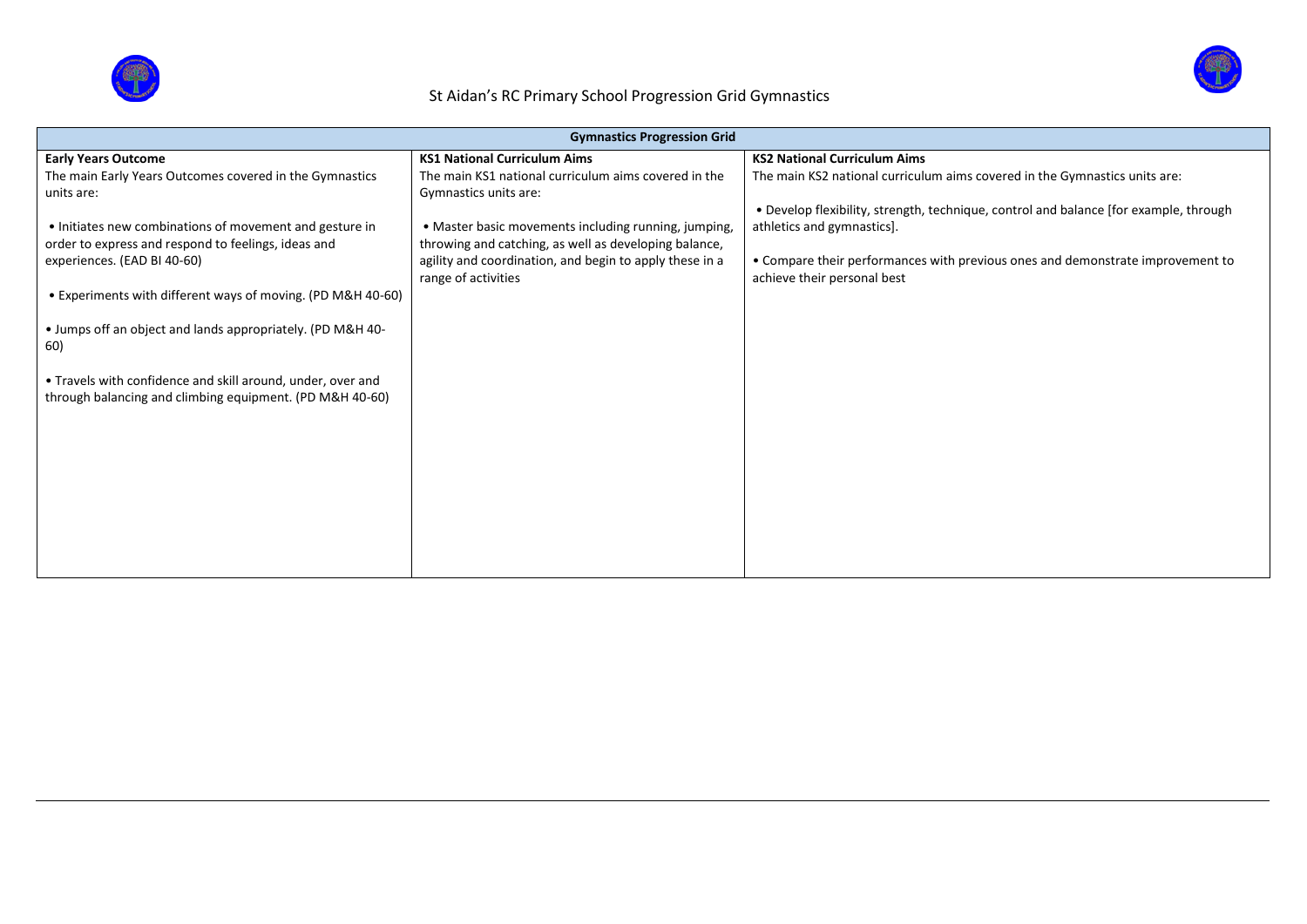

## St Aidan's RC Primary School Progression Grid Gymnastics

| Reception                               | Year 1                                              | Year <sub>2</sub>                                              | Year <sub>3</sub>                                      | Year 4                                                | Year 5                                                           | Year 6                                                          |  |  |
|-----------------------------------------|-----------------------------------------------------|----------------------------------------------------------------|--------------------------------------------------------|-------------------------------------------------------|------------------------------------------------------------------|-----------------------------------------------------------------|--|--|
| <b>Health &amp; Fitness</b>             |                                                     |                                                                |                                                        |                                                       |                                                                  |                                                                 |  |  |
| Describe how the body                   | Describe how the body feels before, during and      | Recognise and describe how the body feels                      | Recognise and describe                                 | Describe how the body                                 | Know and understand the                                          | Understand the importance of warming up                         |  |  |
| feels when still and when               | after exercise.                                     | during and after different physical activities.                | the effects of exercise on                             | reacts at different times and                         | reasons for warming up and                                       | and cooling down.                                               |  |  |
| exercising.                             |                                                     |                                                                | the body.                                              | how this affects                                      | cooling down.                                                    |                                                                 |  |  |
|                                         | Carry and place equipment safely.                   | Explain what they need to stay healthy                         |                                                        | performance.                                          |                                                                  | Carry out warm-ups and cool-downs safely                        |  |  |
|                                         |                                                     |                                                                | Know the importance of<br>strength and flexibility for | Explain why exercise is good                          | Explain some safety principles<br>when preparing for and during  | and effectively.                                                |  |  |
|                                         |                                                     |                                                                | physical activity.                                     | for your health.                                      | exercise.                                                        | Understand why exercise is good for                             |  |  |
|                                         |                                                     |                                                                |                                                        |                                                       |                                                                  | health, fitness and wellbeing.                                  |  |  |
|                                         |                                                     |                                                                | Explain why it is                                      | Know some reasons for                                 |                                                                  |                                                                 |  |  |
|                                         |                                                     |                                                                | important to warm up                                   | warming up and cooling                                |                                                                  | Know ways they can become healthier.                            |  |  |
|                                         |                                                     |                                                                | and cool down.                                         | down.                                                 |                                                                  |                                                                 |  |  |
|                                         |                                                     | <b>Acquiring and Developing Skills in Gymnastics (General)</b> |                                                        |                                                       |                                                                  |                                                                 |  |  |
| Create a short sequence                 | Create and perform a movement sequence.             | Copy, explore and remember actions and                         | Choose ideas to compose                                | Create a sequence of                                  | Select ideas to compose                                          | Create their own complex sequences                              |  |  |
| of movements.                           |                                                     | movements to create their own sequence.                        | a movement sequence                                    | actions that fit a theme.                             | specific sequences of                                            | involving the full range of actions and                         |  |  |
|                                         | Copy actions and movement sequences with a          | Link actions to make a sequence.                               | independently and with                                 |                                                       | movements, shapes and                                            | movements: travelling, balancing, holding                       |  |  |
| Roll in different ways with<br>control. | beginning, middle and end.                          | Travel in a variety of ways, including rolling.                | others.                                                | Use an increasing range of<br>actions, directions and | balances.                                                        | shapes, jumping, leaping, swinging,<br>vaulting and stretching. |  |  |
|                                         | Link two actions to make a sequence.                |                                                                | Link combinations of                                   | levels in their sequences.                            | Adapt their sequences to fit                                     |                                                                 |  |  |
| Travel in different ways.               |                                                     | Hold a still shape whilst balancing on                         | actions with increasing                                |                                                       | new criteria or suggestions.                                     | Demonstrate precise and controlled                              |  |  |
|                                         | Recognise and copy contrasting actions (small/tall, | different points of the body.                                  | confidence, including                                  | Move with clarity, fluency                            |                                                                  | placement of body parts in their actions,                       |  |  |
| Stretch in different ways.              | narrow/wide).                                       |                                                                | changes of direction,                                  | and expression.                                       | Perform jumps, shapes and                                        | shapes and balances.                                            |  |  |
|                                         |                                                     | Jump in a variety of ways and land with                        | speed or level.                                        |                                                       | balances fluently and with                                       |                                                                 |  |  |
| Jump in a range of ways                 | Travel in different ways, changing direction and    | increasing control and balance.                                |                                                        | Show changes of direction,                            | control.                                                         | Confidently use equipment to vault and                          |  |  |
| from one space to                       | speed.                                              |                                                                | Develop the quality of                                 | speed and level during a                              |                                                                  | incorporate this into sequences.                                |  |  |
| another with control.                   |                                                     | Climb onto and jump off the equipment                          | their actions, shapes and                              | performance.                                          | Confidently develop the                                          |                                                                 |  |  |
|                                         | Hold still shapes and simple balances.              | safely.                                                        | balances. Move with                                    |                                                       | placement of their body parts                                    | Apply skills and techniques consistently,                       |  |  |
| Begin to balance with                   |                                                     |                                                                | coordination, control and                              | Travel in different ways,                             | in balances, recognising the                                     | showing precision and control. Develop                          |  |  |
| control.                                | Carry out simple stretches.                         | Move with increasing control and care.                         | care.                                                  | including using flight.                               | position of their centre of                                      | strength, technique and flexibility                             |  |  |
| Move around, under,                     | Carry out a range of simple jumps, landing safely.  |                                                                | Use turns whilst travelling                            | Improve the placement and                             | gravity and where it should be<br>in relation to the base of the | throughout performances                                         |  |  |
| over, and through                       | Move around, under, over, and through different     |                                                                | in a variety of ways.                                  | alignment of body parts in                            | balance.                                                         |                                                                 |  |  |
| different objects and                   | objects and equipment.                              |                                                                |                                                        | balances.                                             |                                                                  |                                                                 |  |  |
| equipment.                              |                                                     |                                                                | Use a range of jumps in                                |                                                       | Confidently use equipment to                                     |                                                                 |  |  |
|                                         | Begin to move with control and care                 |                                                                | their sequences.                                       | Use equipment to vault in a<br>variety of ways.       | vault in a variety of ways.                                      |                                                                 |  |  |
|                                         |                                                     |                                                                | Begin to use equipment                                 |                                                       | Apply skills and techniques                                      |                                                                 |  |  |
|                                         |                                                     |                                                                | to vault.                                              | Carry out balances,                                   | consistently.                                                    |                                                                 |  |  |
|                                         |                                                     |                                                                |                                                        | recognising the position of                           |                                                                  |                                                                 |  |  |
|                                         |                                                     |                                                                | Create interesting body                                | their centre of gravity and                           | Develop strength, technique                                      |                                                                 |  |  |
|                                         |                                                     |                                                                | shapes while holding                                   | how this affects the                                  | and flexibility throughout                                       |                                                                 |  |  |
|                                         |                                                     |                                                                | balances with control and                              | balance.                                              | performances.                                                    |                                                                 |  |  |
|                                         |                                                     |                                                                | confidence.                                            | Begin to develop good                                 |                                                                  |                                                                 |  |  |
|                                         |                                                     |                                                                |                                                        | technique when travelling,                            | Combine equipment with                                           |                                                                 |  |  |
|                                         |                                                     |                                                                | Begin to show flexibility<br>in movements              | balancing and using<br>equipment.                     | movement to create<br>sequences.                                 |                                                                 |  |  |
|                                         |                                                     |                                                                |                                                        | Develop strength, technique                           |                                                                  |                                                                 |  |  |
|                                         |                                                     |                                                                |                                                        | and flexibility throughout                            |                                                                  |                                                                 |  |  |
|                                         |                                                     |                                                                |                                                        | performances                                          |                                                                  |                                                                 |  |  |

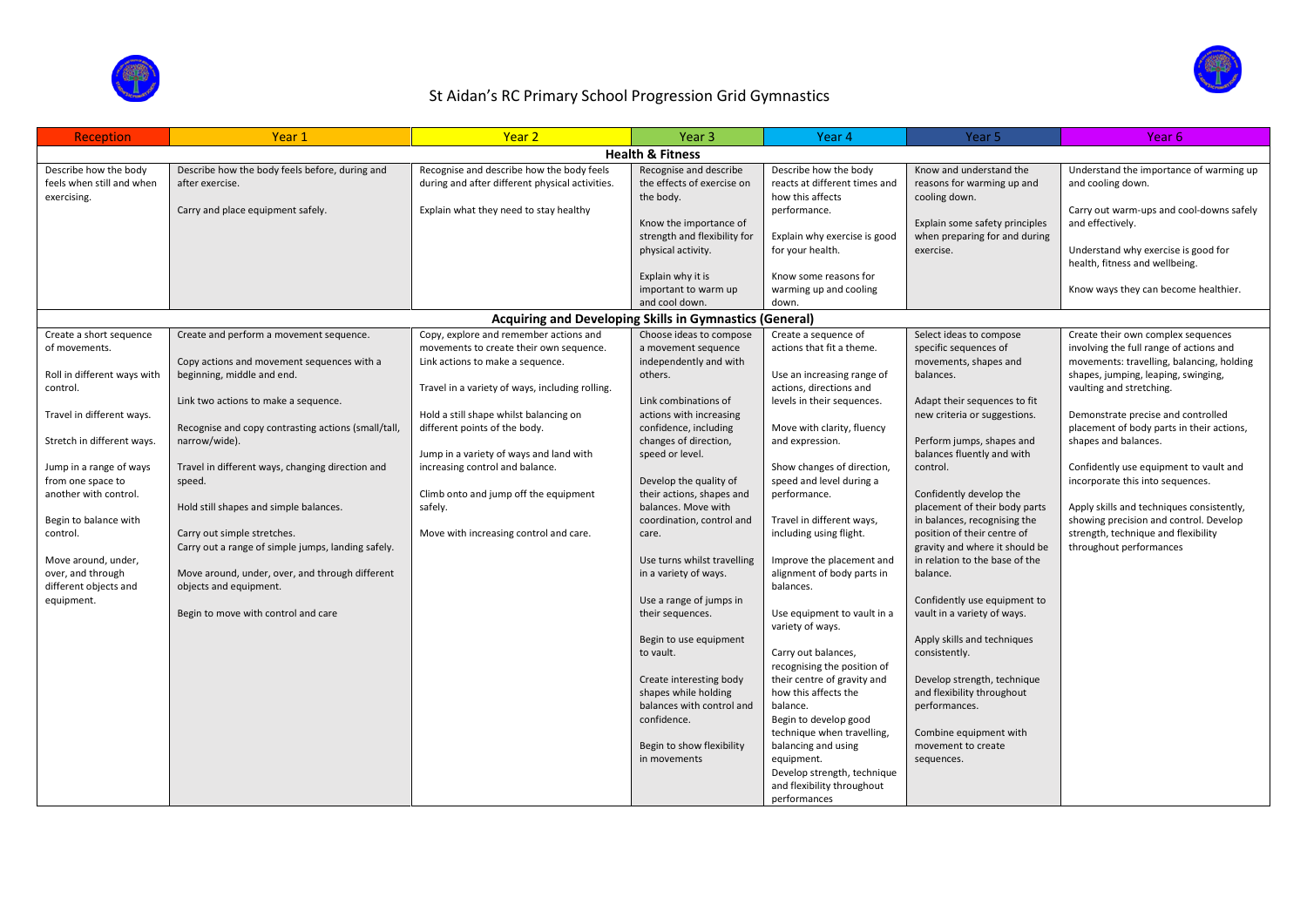

## St Aidan's RC Primary School Progression Grid Gymnastics

**The Gymnastic skills taught throughout the units can be broken down into these specific areas; rolls, jumps, vault work, handstands, cartwheels and round-offs, travelling and shapes and balances. This table**  maps out the progression of skills in each area to be taught in each year group. Please note - the age range is only a guide. All skills should be taught depending on the gymnastic ability of the children. Many of the skills are repeated across year groups to allow for children to progress at their own pace. For example, if a child has not mastered a forward roll from standing in year 3, the skill can be revisited in year 4, 5 **and 6 if necessary.**

| <b>Rolls</b>                                            |                                                                       |                                                                                                 |                                                                                                                           |                                                                                                                                                                     |                                                                                                                                                                                    |                                                                                                                                                                                                                                   |                   |  |  |  |
|---------------------------------------------------------|-----------------------------------------------------------------------|-------------------------------------------------------------------------------------------------|---------------------------------------------------------------------------------------------------------------------------|---------------------------------------------------------------------------------------------------------------------------------------------------------------------|------------------------------------------------------------------------------------------------------------------------------------------------------------------------------------|-----------------------------------------------------------------------------------------------------------------------------------------------------------------------------------------------------------------------------------|-------------------|--|--|--|
| Curled side roll (egg roll)                             | Log roll (controlled)                                                 | Log roll (controlled)                                                                           | Crouched forward roll                                                                                                     | Forward roll from standing                                                                                                                                          | Forward roll from standing                                                                                                                                                         | Forward roll from standing                                                                                                                                                                                                        |                   |  |  |  |
| Log roll (pencil roll)                                  | Curled side roll (egg roll) (controlled)                              | Curled side roll (egg roll) (controlled)                                                        | Forward roll from<br>standing<br>Tucked backward roll                                                                     | Straddle forward roll                                                                                                                                               | Straddle forward roll                                                                                                                                                              | Straddle forward roll                                                                                                                                                                                                             |                   |  |  |  |
| Teddy bear roll                                         | Teddy bear roll (controlled)                                          | Teddy bear roll (controlled)                                                                    |                                                                                                                           | Tucked backward roll                                                                                                                                                | Pike forward roll                                                                                                                                                                  | Pike forward roll                                                                                                                                                                                                                 |                   |  |  |  |
|                                                         |                                                                       | Rocking for forward roll                                                                        |                                                                                                                           |                                                                                                                                                                     | Backward roll to straddle                                                                                                                                                          | Tucked backward roll                                                                                                                                                                                                              | Dive forward roll |  |  |  |
|                                                         |                                                                       | Crouched forward roll                                                                           |                                                                                                                           |                                                                                                                                                                     | Backward roll to straddle                                                                                                                                                          | Tucked backward roll                                                                                                                                                                                                              |                   |  |  |  |
|                                                         |                                                                       |                                                                                                 |                                                                                                                           |                                                                                                                                                                     |                                                                                                                                                                                    | Backward roll to straddle                                                                                                                                                                                                         |                   |  |  |  |
|                                                         |                                                                       |                                                                                                 |                                                                                                                           |                                                                                                                                                                     |                                                                                                                                                                                    | Backward roll to standing pike                                                                                                                                                                                                    |                   |  |  |  |
|                                                         |                                                                       |                                                                                                 |                                                                                                                           |                                                                                                                                                                     |                                                                                                                                                                                    | Pike backward roll                                                                                                                                                                                                                |                   |  |  |  |
|                                                         |                                                                       |                                                                                                 | <b>Jumps</b>                                                                                                              |                                                                                                                                                                     |                                                                                                                                                                                    |                                                                                                                                                                                                                                   |                   |  |  |  |
| Straight Jump<br>Tuck Jump<br>Jumping Jack<br>Half turn | Straight jump<br>Tuck jump<br>Jumping jack<br>Half turn<br>Cat spring | Straight jump<br>Tuck jump<br>Jumping jack<br>Half turn<br>Cat spring<br>Cat spring to straddle | Straight jump<br>Tuck jump<br>Jumping jack<br>Star jump<br>Straddle jump<br>Pike jump<br>Straight jump<br>Cat leap        | Straight jump<br>Tuck jump<br>Jumping jack<br>Star jump<br>Straddle jump<br>Pike jump<br>Straight half turn<br>Straight full turn<br>Cat leap<br>Cat leap half turn | Straight jump<br>Tuck jump<br>Jumping jack<br>Star jump<br>Straddle jump<br>Pike jump<br>Stag jump<br>Straight half turn<br>Straight full turn<br>Cat leap half turn<br>Split leap | Straight jump<br>Tuck jump<br>Jumping jack<br>Star jump<br>Straddle jump<br>Pike jump<br>Stag jump<br>Straight half turn<br>Straight full turn<br>Cat leap<br>Cal leap half turn<br>Cat leap full turn<br>Split leap<br>Stag leap |                   |  |  |  |
| Vault                                                   |                                                                       |                                                                                                 |                                                                                                                           |                                                                                                                                                                     |                                                                                                                                                                                    |                                                                                                                                                                                                                                   |                   |  |  |  |
|                                                         | Straight jump off springboard                                         | Hurdle step onto springboard<br>Straight jump off springboard<br>Tuck jump off springboard      | Hurdle step onto<br>springboard<br>Squat on vault<br>Star jump off<br>Tuck jump off<br>Straddle jump off<br>Pike jump off | Hurdle step onto<br>springboard<br>Squat on vault<br>Straddle on vault<br>Star jump off<br>Tuck jump off<br>Straddle jump off<br>Pike jump off                      | Hurdle step onto springboard<br>Squat on vault<br>Straddle on vault<br>Star jump off<br>Tuck jump off<br>Straddle jump off<br>Pike jump off<br>Squat through vault                 | Hurdle step onto springboard<br>Squat on vault<br>Straddle on vault<br>Star jump off<br>Tuck jump off<br>Straddle jump off<br>Pike jump off<br>Squat through vault<br>Straddle over vault                                         |                   |  |  |  |